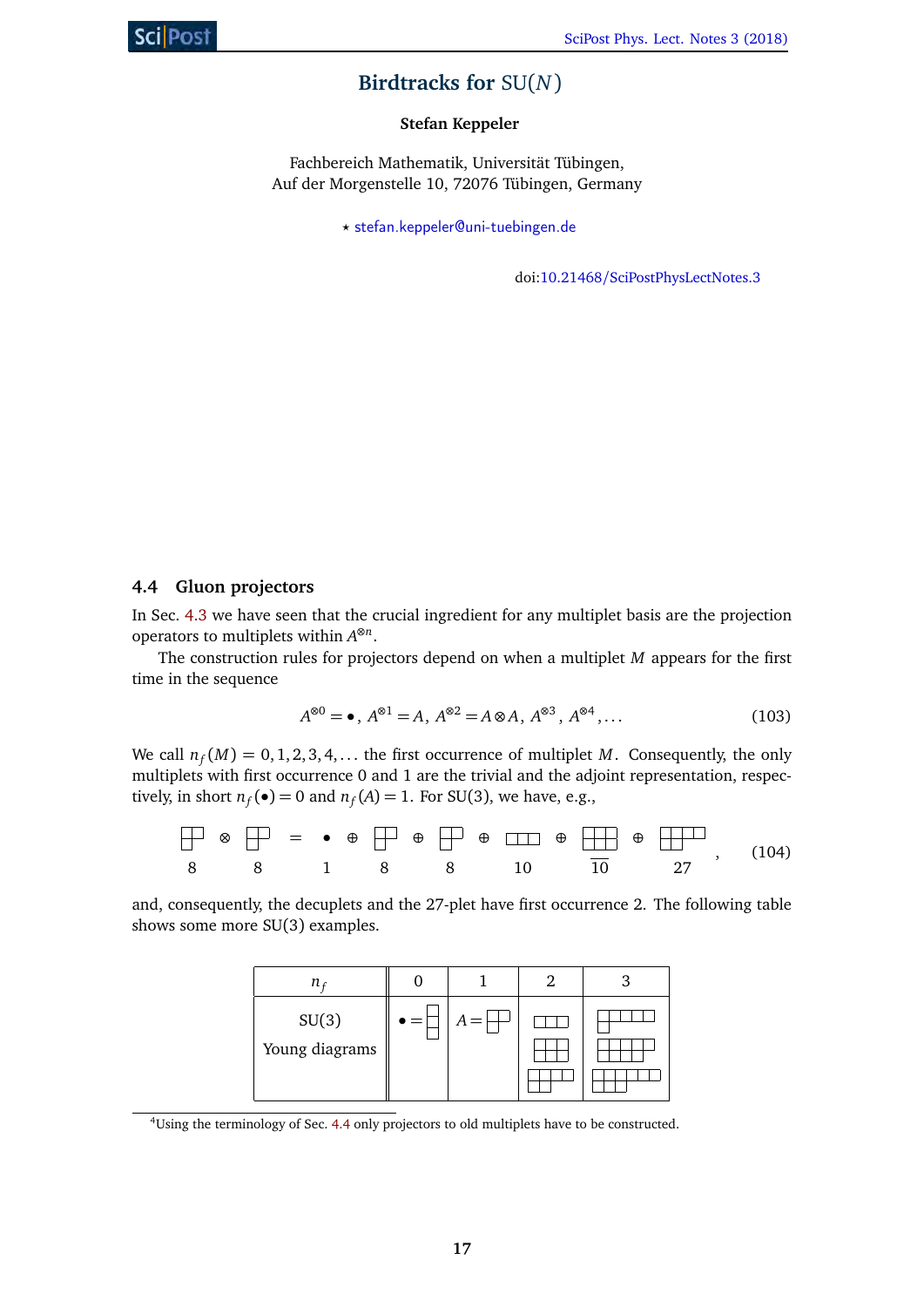The first occurrence of any multiplet can in principle be determined by repeatedly multiplying Young diagrams for the adjoint representation until the desired multiplet appears. One can also derive [6, App. B] a graphical rule for directly determining  $n_f(M)$  from the corresponding Young diagram.

Our construction of gluon projectors will be recursive. Assume that we have determined the projectors for the decomposition of  $A^{\otimes (n-1)} = \bigoplus_j M_j$  into multiplets  $M_j$ . In order to decompose  $A^{\otimes n}$  we have to multiply each  $M \subseteq A^{\otimes (n-1)}$  with another *A*, i.e. we consider

<span id="page-1-0"></span>
$$
M \otimes A = \bigoplus_{k} M'_{k},\tag{105}
$$

which for the projectors reads

$$
\underbrace{\begin{array}{c}\n\text{odd} \\
\text{odd} \\
\text{odd}\n\end{array}}_{\n\text{odd}} P_M \underbrace{\begin{array}{c}\n\text{odd} \\
\text{odd} \\
\text{odd}\n\end{array}}_{\n\text{odd}} = \sum_k \underbrace{\begin{array}{c}\n\text{odd} \\
\text{odd} \\
\text{odd}\n\end{array}}_{\n\text{odd}} P_{M'_k} \underbrace{\begin{array}{c}\n\text{odd} \\
\text{odd} \\
\text{odd}\n\end{array}}_{\n\text{odd}}.
$$
\n(106)

As for the Hermitian Young opeators, cf. the discussion around Eqs. (90)–(92), our projectors will be such that ∀*k*



For the decomposition  $(105)$  one can show  $\lceil 6 \rceil$  that

- (i)  $n_f(M'_k) = n_f(M) 1$ ,  $n_f(M)$  or  $n_f(M) + 1$ , and
- (ii) only *M* itself can appear with multiplicity greater than one within *M* ⊗ *A* (in fact it can appear up to *N*−1 times), all other multiplets are unique.

Reexamining Eq. (104), where on the l.h.s. we identify  $\Box \otimes \Box = M \otimes A$ , we can verify both statements: Property (i) is trivially true since  $n_f(M) = 2$ , but we also see that (ii) holds, as on the r.h.s. all multiplets except for  $M = \Box$  appear only once, and  $M = \Box$  itself appears twice (which here is the maximum degeneracy since  $N = 3$ ).

We call a multiplet  $M \subseteq A^{\otimes n}$  old if  $n_f(M) < n$  and new if  $n_f(M) = n$ . Construction rules for projectors onto multiplets  $M'_k \subseteq M \otimes A$  depend on whether  $M$  and  $M'$  are old or new and on which of the cases (i) we have at hand. We now give some examples for important cases, which all appear in *A* ⊗ *A*; the complete set of construction rules (and their proofs) are given in [6].

*M* new,  $n_f(M'_k) = n_f(M) - 1$ 

Write down  $P_M$  twice and bend back the last gluon line,

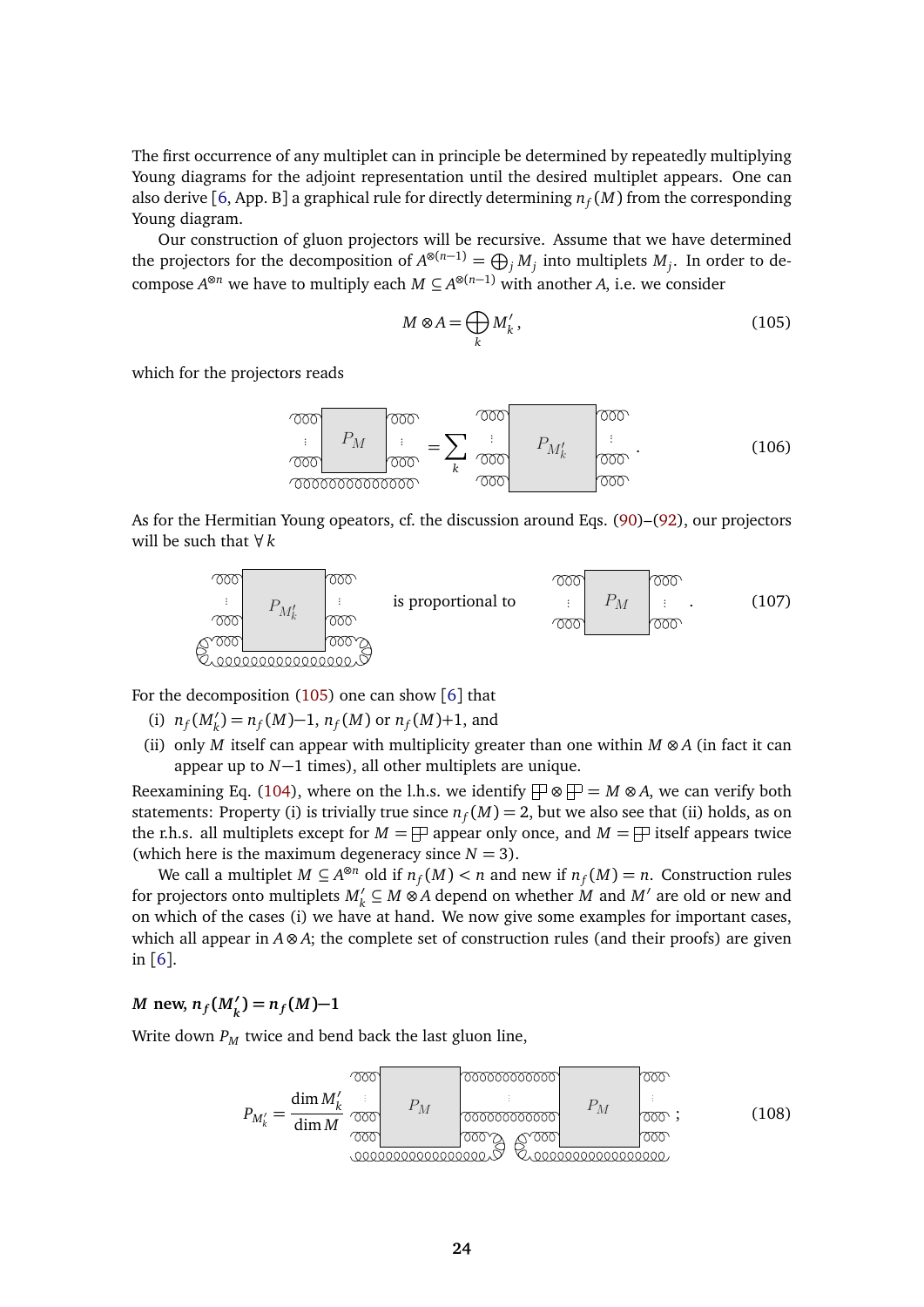the prefactor makes sure that  $P_{M'_k}^2 = P_{M'_k}$ . Example: The projector to the singlet in eq. (104) is constructed in this way,

$$
P_{\bullet} = \frac{1}{N^2 - 1} \tag{109}
$$

# $n_f(M'_k) = n_f(M)$ ,  $M'_k$  equivalent to  $M$

Write down  $P_M$  twice and and connect the new gluon line to one of the old gluon lines by means of two *f* - or *d*-vertices (or a linear combination of them),

$$
P_{M'_{k}} = \gamma \underbrace{\text{pos} \quad \text{pos} \quad \text{pos} \quad \text{pos} \quad \text{pos} \quad \text{pos} \quad \text{pos} \quad \text{pos} \quad \text{pos} \quad \text{pos} \quad \text{pos} \quad \text{pos} \quad \text{pos} \quad \text{pos} \quad \text{pos} \quad \text{pos} \quad \text{pos} \quad \text{pos} \quad \text{pos} \quad \text{pos} \quad \text{pos} \quad \text{pos} \quad \text{pos} \quad \text{pos} \quad \text{pos} \quad \text{pos} \quad \text{pos} \quad \text{pos} \quad \text{pos} \quad \text{pos} \quad \text{pos} \quad \text{pos} \quad \text{pos} \quad \text{pos} \quad \text{pos} \quad \text{pos} \quad \text{pos} \quad \text{pos} \quad \text{pos} \quad \text{pos} \quad \text{pos} \quad \text{pos} \quad \text{pos} \quad \text{pos} \quad \text{pos} \quad \text{pos} \quad \text{pos} \quad \text{pos} \quad \text{pos} \quad \text{pos} \quad \text{pos} \quad \text{pos} \quad \text{pos} \quad \text{pos} \quad \text{pos} \quad \text{pos} \quad \text{pos} \quad \text{pos} \quad \text{pos} \quad \text{pos} \quad \text{pos} \quad \text{pos} \quad \text{pos} \quad \text{pos} \quad \text{pos} \quad \text{pos} \quad \text{pos} \quad \text{pos} \quad \text{pos} \quad \text{pos} \quad \text{pos} \quad \text{pos} \quad \text{pos} \quad \text{pos} \quad \text{pos} \quad \text{pos} \quad \text{pos} \quad \text{pos} \quad \text{pos} \quad \text{pos} \quad \text{pos} \quad \text{pos} \quad \text{pos} \quad \text{pos} \quad \text{pos} \quad \text{pos} \quad \text{pos} \quad \text{pos} \quad \text{pos} \quad \text{pos} \quad \text{pos} \quad \text{pos} \quad \text{pos} \quad \text{pos} \quad \text{pos} \quad \text{pos} \quad \text{pos} \quad \text{pos} \quad \text{pos} \quad \text{pos} \quad \text{pos} \quad \text{pos} \quad \text{pos} \quad \text{pos} \quad \text{pos} \quad \text{pos} \quad \text{pos
$$

where ⊗ is to be replaced by  $\bullet$  or  $\circ$  (or a linear combination). A formula for the normalisation factor  $\gamma$  is given in [6]. Examples: The two projectors to copies of the adjoint representation on the r.h.s. of Eq. (104) are constructed in this way,

$$
P_{Aa} = \frac{1}{2NT_R} \bigotimes_{i=1}^{N} O(1000 \bigotimes_{i=1}^{N} \text{ and } P_{As} = \frac{N}{2(N^2 - 4)T_R} \bigotimes_{i=1}^{N} O(1000 \bigotimes_{i=1}^{N} \text{ .} (111)
$$

#### **New multiplets**

Here we use that  $A \subset \overline{V} \otimes V$ : Split each gluon line into a quark and an anti-quark line by means of a generator (quark-gluon-vertex). Then put a Young operator (Hermitian or not doesn't matter) on the quark lines and on the anti-quark-lines (one each),



One can show [6] that for  $\Theta$ ,  $\Theta' \in \mathcal{Y}_n$  the tensor product  $\overline{\Theta} \otimes \Theta'$  contains exactly one new multiplet of the decomposition of  $A^{\otimes n}$ . Since it also contains contributions from other (old) multiplets, these have to be removed in a Gram-Schmidt step,

$$
\widetilde{T} = T - \sum_{M \text{ old}} \frac{\text{tr}(P_M T)}{\dim M} P_M.
$$
\n(113)

Finally, we obtain the desired projector onto the new multiplet by normalising  $\widetilde{T}$ ,

$$
P_{M'_k} = \frac{\dim M'_k}{\operatorname{tr} \widetilde{T}} \widetilde{T} \,. \tag{114}
$$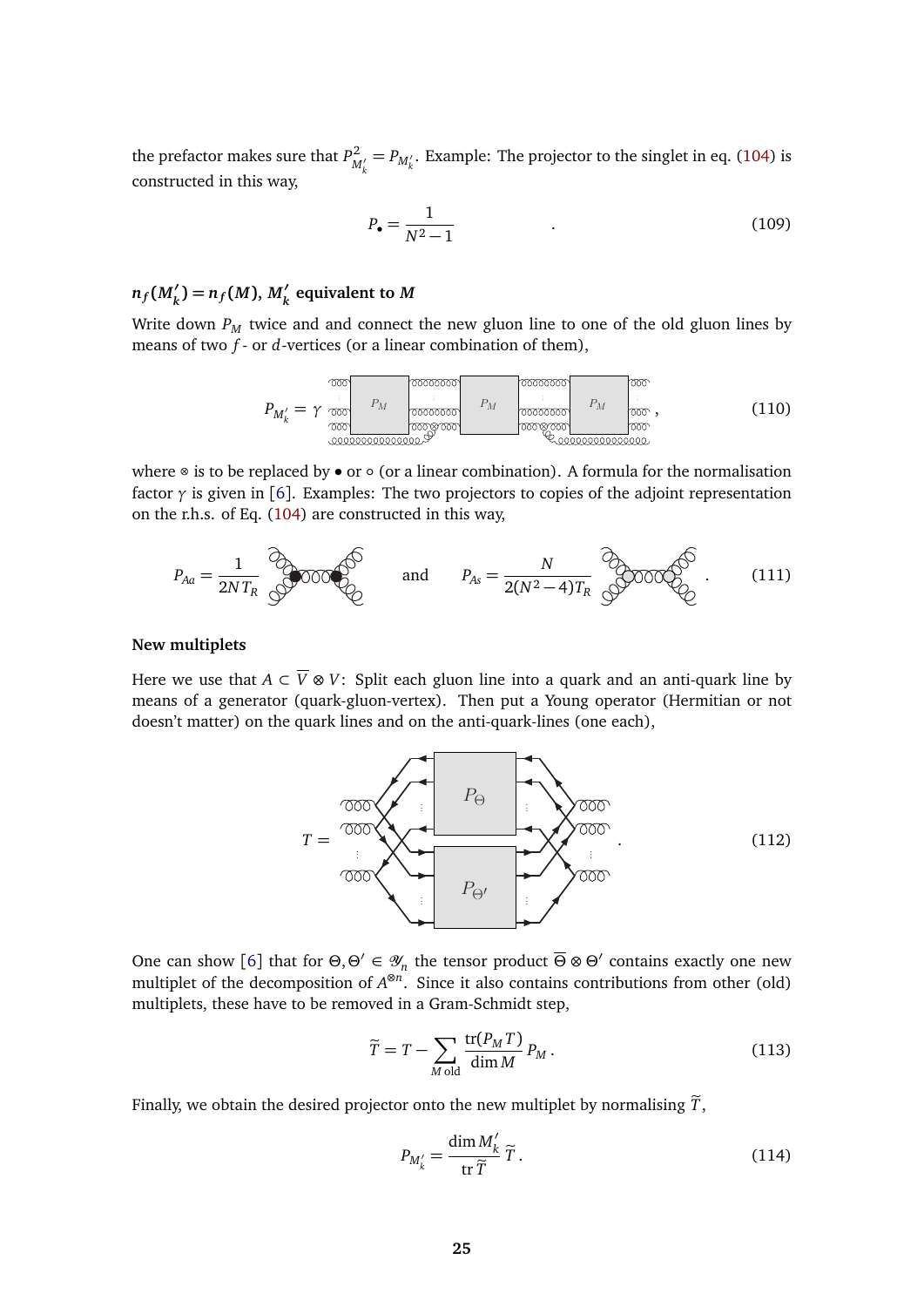#### **Examples**

Choosing ( $\Box$ ,  $\Box$ ) for the pair ( $\Theta$ , $\Theta'$ ) this procedure leads to the projector onto the 27-plet in Eq. (104). Projectors onto the two decuplets in Eq. (104) we find by choosing  $(\Box, \Box)$  and  $($  $\Box$  $)$ . The resulting formulae are, e.g., given in [1, Table 9.4], [7, App. A.1] or [6, Eq. (1.23)].

Note that all birdtrack construction rules in this section never use that  $N = 3$ . Thus, the projection operators constructed above, project onto multiplets within *A* ⊗ *A* for any *N*. However, for  $N \geq 4$  there is exactly one more multiplet in the decomposition of  $A \otimes A$ . We find the corresponding projector by applying the construction rules for new multiplets, this time using  $(\Theta, \Theta') = (\Box, \Box)$ ; the result can be shown to vanish for *N* = 3. This is a general feature of these birdtrack constructions for gluon projectors (and for multiplet bases): The construction rules are independent of *N*. If for small *N* there are fewer multiplets (or colour spaces of smaller dimension) then some of the terms simply vanish – as opposed to less obvious linear dependencies, which appear in trace bases, cf. Eq. (86).

**Exercise 20** *Construct the projectors*  $P_{\Box\Box}$ ,  $P_{\Box\Box}$  *and*  $P_{\Box\Box}$  *according to the rules given above. You may either use*  $\overline{P_{\square \square}} = P_{\square \square}$  *in your calculations or verify this property from your result. Also determine the dimensions of the corresponding multiplets for arbitrary N.*

#### **4.5 Some multiplet bases**

## *A* **⊗4**

The multiplet basis for the colour space within  $A^{\otimes 4}$  is given by the projection operators – six for  $N = 3$ , seven for  $N \ge 4$  – normalised according to Eq. (102), and two transition operators mapping the two multiplets carrying the adjoint representation onto each other. The latter we construct by writing down projectors for each of the two copies (ignoring prefactors),



<span id="page-3-0"></span>and then seeking a non-vanishing connection inside the dashed rectangular box. We do not have to explicitly write out such a connection; simply notice that when we have found one then the expression inside the grey ellipse is an invariant tensor mapping *A* to *A* and thus, according to Schur's lemma, it is proportional to  $\sigma$   $\sigma$  $\sigma$ . Hence, the first transition operator is proportional to

$$
\begin{array}{c}\n\circ \\
\circ \\
\circ\n\end{array}
$$
\n(116)

We obtain the second transition operator by interchanging • and ∘.

**Exercise 21** *Normalise the transition operator* [\(116\)](#page-3-0)*.*